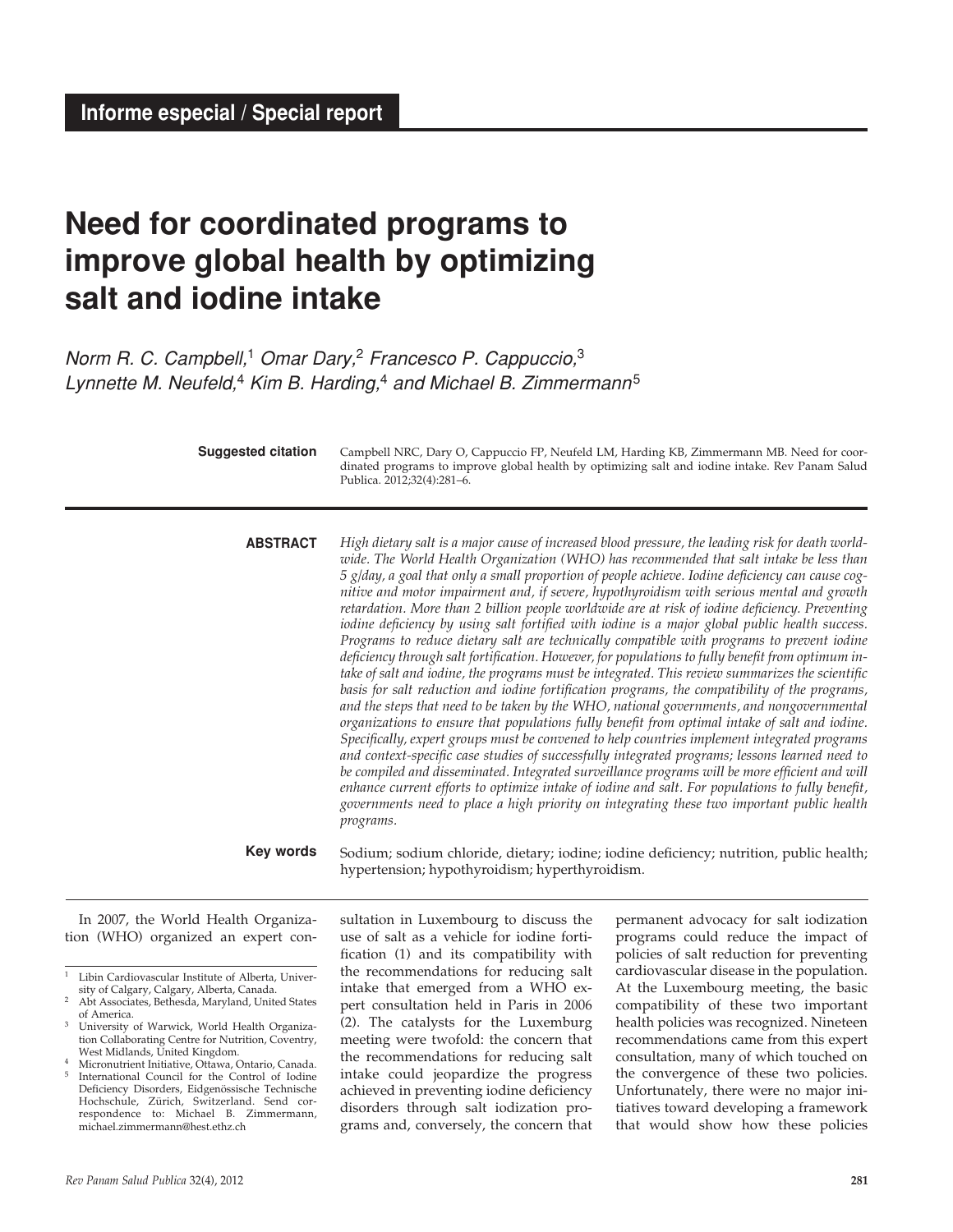could be implemented harmoniously until January 2011 when the Pan American Health Organization (PAHO)–WHO initiated discussions on how to coordinate programs to ensure optimal intake of iodine and salt. The resulting PAHO– WHO meetings on harmonization of iodine and salt programs stimulated much discussion. This manuscript, which resulted from those discussions, provides recommendations to WHO, WHO regional offices, international public health agencies, national governments, and health care professional and scientific organizations on actions that are likely to improve population health through optimized intake of iodine and salt. The recommendations represent the opinions of the authors but do not reflect the official position of PAHO–WHO or other organizations.

## **SODIUM, SALT,6 AND HEALTH**

Humans require sodium, and the natural ingredients—without added salt—of the usual diet provide adequate amounts. However, dietary habits acquired recently in human evolution provide excessive amounts of salt both through discretionary salt that consumers add to food at the table and when cooking and, more recently, through salt that the food industry adds to products during the manufacturing process (3, 4). High salt intake increases the risk of many health disorders, and a typical modern diet provides a 10-fold excess of salt compared with traditional diets during human evolution (5).

High salt intake is causally linked to increased blood pressure, the leading risk factor for death and the second leading risk factor for disability by causing heart disease, stroke, kidney failure, and other vascular diseases (5). Worldwide, about one in four adults has hypertension; data from the Framingham study estimate that more than 90% of people living an average lifespan will develop hypertension (6, 7). The direct health costs of nonoptimal blood pressure (i.e., systolic pressure greater than

115 mmHg) are estimated to be about 10% of overall health care expenditures worldwide (8). High dietary salt is associated with about 30% of hypertension (9). Although a long-term randomized controlled trial has not been conducted to examine the impact of lowering dietary salt on death and disability, a vast and consistent array of evidence from animal studies; cross-sectional, migration, and cohort studies; observational trials; population interventions; and post hoc analysis of long-term trials strongly indicate that high intake of dietary salt is a major contributor to death and disability due to cardiovascular disease (5, 10–12). In the United States of America, high dietary salt is estimated to be the seventh leading risk factor for premature death; in middle-income countries, such as Chile, it is the second leading risk factor for death (13, 14). In low-income countries, the burden of illness associated with high salt intake is similarly high (15). Other important causes of death and disability such as gastric cancer, obesity, kidney disease, and osteoporosis have a strong pathophysiological basis for being caused in part by high salt intake (5). Finally, high salt intake in children and adolescents might contribute to high energy intake by increasing thirst and consumption of sugar-containing drinks (5). Although individual variability in the health benefits of reducing dietary salt as a result of both genetic (e.g., genetically controlled sodium transporter function) and environmental (e.g., dietary potassium) variation is expected, reducing intake of dietary salt is indicated to be one of a few "best buys" for improving a population's health (16). WHO has recommended reducing salt intake to less than 5 g/day [and sodium intake to less than  $2 g/day (5 g of salt is 87 mmol)$ of sodium chloride containing 2 g of sodium)] in adult populations (2, 17).

Programs to reduce dietary salt are estimated to be cost saving in developed countries and are indicated to be one of the most cost-effective interventions to improve health in both developing and developed countries (11, 15, 18). In lowand middle-income countries, a program to reduce salt intake by 15% would cost between \$0.04 and \$0.32 (U.S. dollars) per person per year, averting more than 8.4 million cardiovascular-related deaths over 10 years (15).

#### **IODINE AND HEALTH**

Iodine is necessary for the production of thyroid hormones, which are essential for, among other things, development of the central nervous system (19). In many areas of the world, including developing and developed countries, the natural diet does not provide adequate iodine (20). It is estimated that approximately two billion people worldwide have inadequate intake of dietary iodine and are at risk of iodine deficiency if iodine is not supplied intentionally (21). Severe iodine deficiency causes hypothyroidism, with mental and growth retardation, and can result in children born with cretinism related to maternal iodine deficiency (19). Mild-to-moderate deficiency can impair cognitive development in infants and children (22). The spectrum of iodine deficiency disorders affects the entire population, but infants and pregnant and lactating women are most vulnerable (23). There are also potential health risks such as thyroid dysfunction that can result from excess iodine, but the health benefits of iodine fortification programs vastly outweigh potential risks.

The current recommendations of WHO–United Nations Children's Fund (UNICEF)–International Council for the Control of Iodine Deficiency Disorders (ICCIDD) for adequate iodine intake are 150 µg/day for adults, with the exception of pregnant and lactating women whose recommended intake is 220–290 µg/day (24). WHO–UNICEF–ICCIDD (21) established the recommended iodine intake to cover the needs of 97.5% of pregnant and lactating women at 250 µg/day (24). The main strategy recommended by WHO and UNICEF for controlling iodine deficiency disorders is universal salt iodization, which consists of adding iodine (as iodate or iodide) to all salt for human consumption, including salt used in food processing (25). Salt is generally considered the preferred food vehicle for iodine fortification because it is consumed by almost everyone, its production is often limited to a few sites (facilitating quality control), its taste or odor is not changed by the presence of iodine, and it is extremely inexpensive (26). Salt iodization is a highly effective, low-cost intervention (27).

Although salt iodization programs have been successful in many coun-

<sup>6</sup> In most of the world, the vast majority of dietary sodium intake is sodium chloride, commonly referred to as simply "salt." Decreased dietary sodium (salt) intake implies a reduction of total sodium intake from all dietary sources including, for example, nonchloride salts of sodium such as monosodium glutamate. This manuscript uses the term "salt" when referring to total sodium.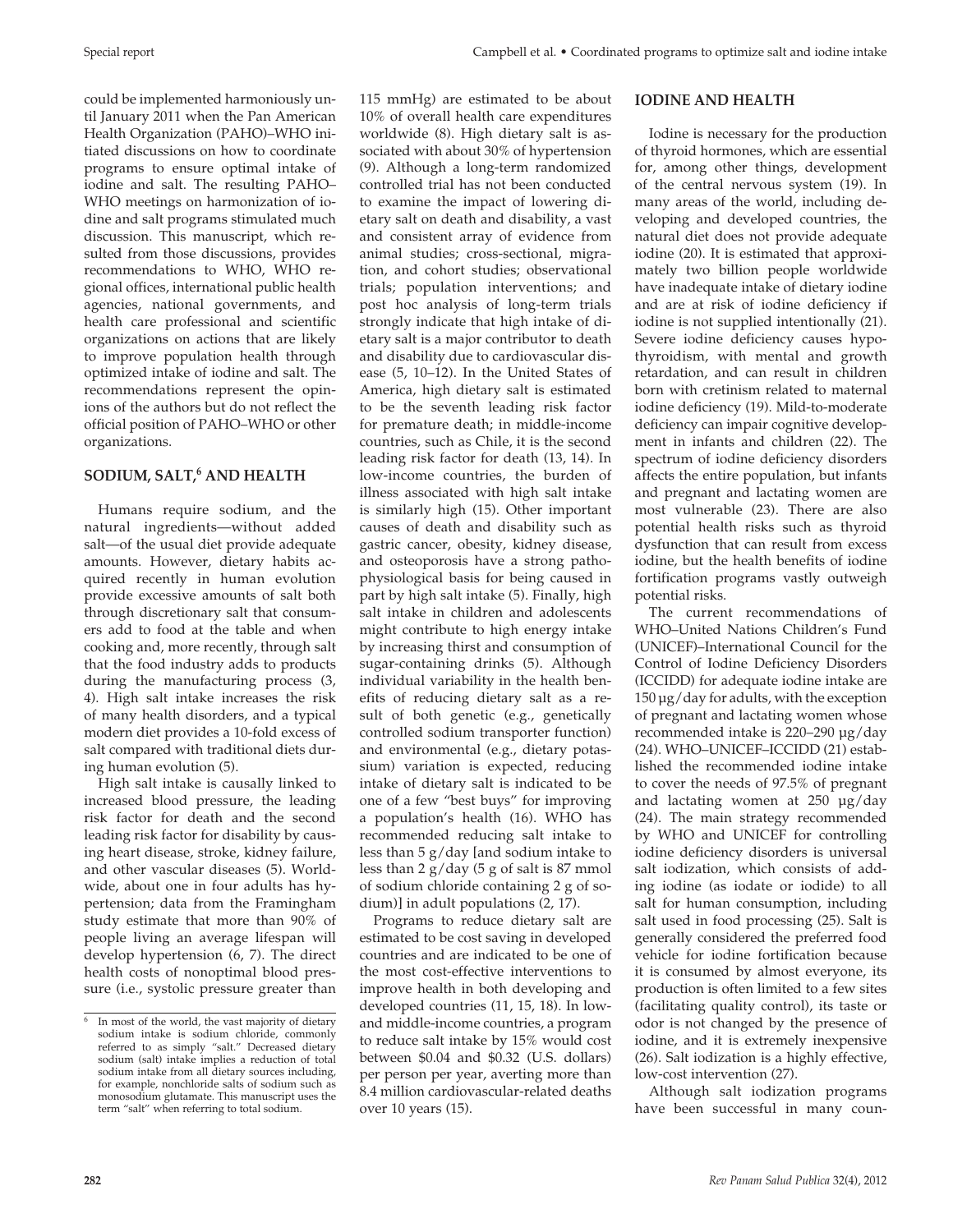tries, there is room for improvement and iodine deficiency continues to be a health problem in both developing and developed countries (28). About 50% of continental Europe remains mildly iodine deficient (29), and iodine intake in other developed countries—including the United States, the United Kingdom, and Australia—has fallen in recent decades, possibly due to reduced use of iodine-containing disinfectants by the dairy industry and the lack of incorporation of iodine in most commercial processed foods (many countries do not mandate or use iodized salt in processed foods) (30–32). In the United States, although the general population appears to be iodine sufficient, it is uncertain if iodine intake during pregnancy and lactation is adequate (33). Recent unpublished data from Canada also suggest that some young women may have marginal intakes of iodine. These changes emphasize the importance of regular, systematic monitoring of iodine status and iodization programs. In contrast, in most Central and South American countries and in many African and Asian countries, salt iodization has resulted in sustained control of iodine deficiency disorders, although gaps in monitoring exist and up-to-date information is not available in many cases (28). Among the WHO regions, the lowest prevalence of iodine deficiency in school-aged children is found in the Americas (10.6%), where the proportion of households consuming iodized salt is the highest in the world (≈ 90%) (21, 28).

#### **DIETARY IODINE, IODINE IN FOOD FORTIFICATION, AND IODIZED SALT**

Most foods are low in iodine in relation to physiological needs (20). Only marine foods and milk products from animals reared with iodine-enriched feeds or pastured on iodine-rich soils contain high amounts of iodine. However, for most countries these foods constitute a minor component of the diet, and therefore dietary iodine intakes are low. Although universal salt iodization programs call for iodizing all salt, including household (cooking and table) and food industry salt, household salt has been the main fortification vehicle to provide iodine. In many industrialized countries, more salt intake comes from

commercial processed foods than from household salt (29). Therefore, salt that is added to these products should be iodized, although that rarely happens. Iodine could be added to commercial foods as iodized salt or directly as part of food fortification premixes together with other micronutrients as appropriate.

The current WHO–UNICEF–ICCIDD guideline recommends salt iodization in the range of 20–40 mg of iodine per kg of salt (24). Under these conditions, adult men and women satisfy their iodine requirements, consuming 7.5 and 3.75 g of salt per day, respectively. Salt intake of pregnant and lactating women should be between 6.25 and 12.5 g/day. The current recommendation for the iodine content of salt is appropriate for the actual amount of salt intake in most populations, but the iodine content should exceed 40 mg/kg when salt consumption starts to decline.

## **RATIONALE FOR COORDINATING AND INTEGRATING IODINE FORTIFICATION AND SALT REDUCTION PROGRAMS**

Together, iodine deficiency disorders and cardiovascular diseases associated with high salt intake cause a large burden of preventable illness, impaired development, and premature death worldwide. Optimizing intake of salt and iodine should be a global health priority and there is an urgent need for programs to reduce dietary salt and to improve iodine intake through salt iodization to be closely coordinated to maximize benefit to the public. Not only are the prevention policies and programs for salt reduction and iodine deficiency disorders compatible, but both stand to gain in many ways from close coordination and collaboration. It will be important to monitor intakes of salt and iodine in the population to ensure that they are adequate but not excessive. Similar methods are used to monitor dietary sources and intake and excretion of iodine and salt (dietary surveys and urine collections). Coordination in this and other areas will allow more efficient, less costly utilization of resources.

Altering intake of salt and iodine involves complex discussions and negotiations with the food industry and with population-based and health groups. Jointly coordinated programs would

be more efficient in food industry and health sector negotiations; currently, even within the health sector, salt reduction and iodine deficiency control programs are often managed from different areas and are rarely coordinated. In developing economies and economies in transition, there may still be a high proportion of the population (e.g., rural subsistence agricultural, nomadic populations) that adds salt predominantly at the household level, either in cooking or at the table. In this context, efficiencies can be achieved because the population needs ready access to iodized salt, and there is a need for clear messages to use only iodized salt and to reduce the amount of salt used. Coordinating and disseminating those simple consistent messages are critical. Confusing or conflicting messages from uncoordinated programs could mislead people and result in undesirable outcomes, such as high salt intake or fear of using salt at all. Efforts under way in many such contexts to promote the use of iodized salt are a missed opportunity to educate people about the need to reduce salt intake, an issue often perceived as a priority only among urban populations and in high-income countries. For populations that rely more heavily on commercially produced foods, common in economies in transition, coordination and cooperation with the food industry and the areas of the health sector responsible for controlling chronic disease and nutritional deficiency are vital.

## **RECOMMENDED ROLES FOR WHO, WHO REGIONAL OFFICES, AND INTERNATIONAL PUBLIC HEALTH AGENCIES**

WHO and its regional offices have been active in efforts to optimize the intake of salt and iodine. In 2011, PAHO– WHO convened two meetings to help implement the recommendations outlined in the initial WHO report of the 2007 meeting. Substantive implementation issues were identified that need to be addressed to determine how these two health programs are integrated and how people currently running or advocating for national and international programs can coordinate or collaborate to have a greater impact in preventing iodine deficiency and reducing dietary salt to recommended levels. Partly on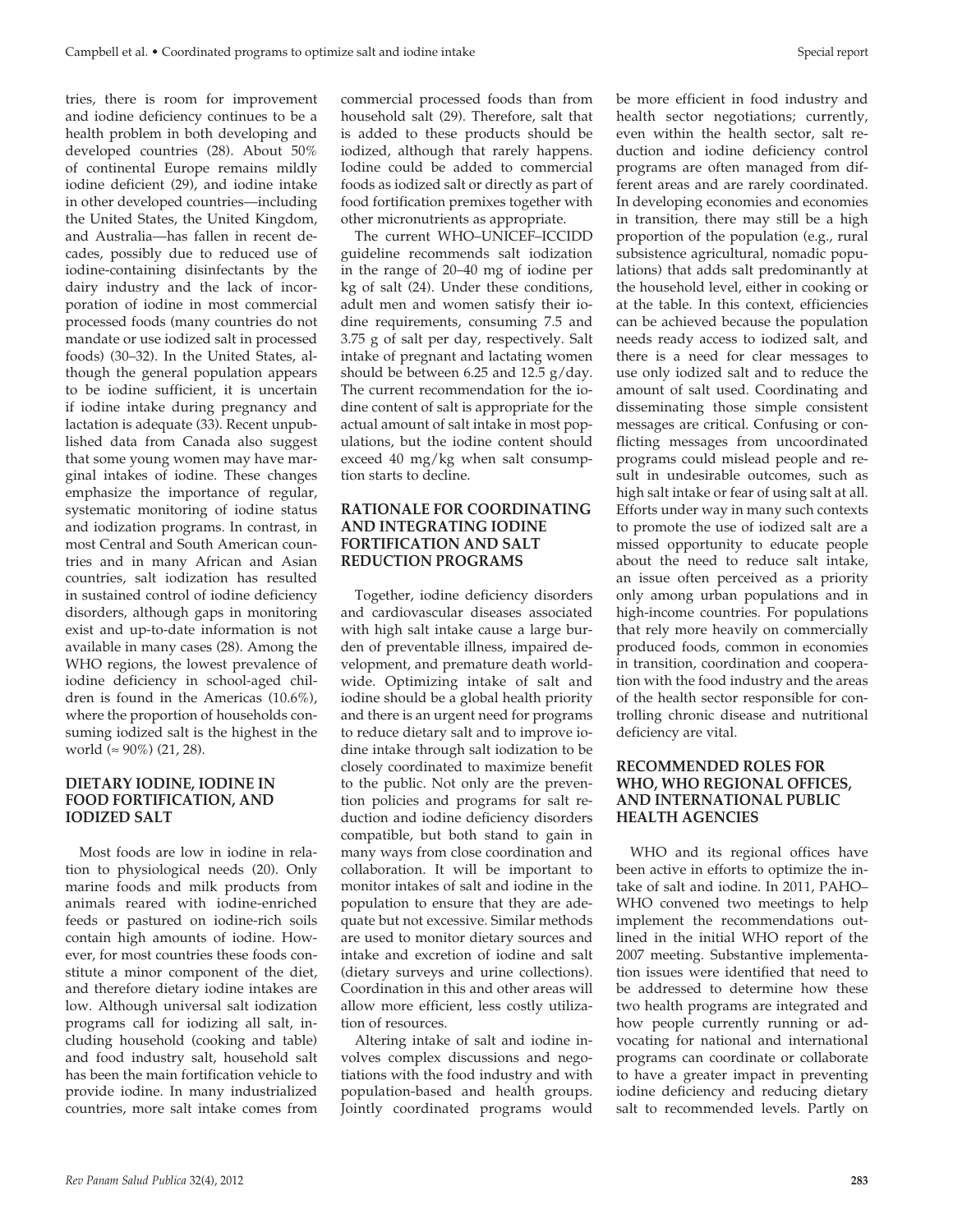the basis of input from the PAHO–WHO meeting, potential steps WHO, its regional offices, and international public health agencies can take are outlined (Table 1).

## **RECOMMENDED ROLES FOR NATIONAL GOVERNMENTS**

Most countries have programs to optimize iodine intake and many have considered, or are considering, programs to reduce salt intake. The latter has been more evident in high-income countries and the relevance for low-income countries requires much advocacy. Although programs should be compatible and act synergistically, there are substantive steps national governments must take to ensure optimum intake of salt and iodine. The steps may differ for countries where salt added at home (in cooking and at the table) is the major source of intake and for countries where industrymanufactured foods are the main source of salt. The issue is more complex for countries with economies in transition and the situation is more of a combination of the above two scenarios. There are general steps that national governments can take to coordinate and optimize the intake of both nutrients (Table 2).

## **RECOMMENDED ROLES FOR HEALTH PROFESSIONALS AND FOR NONGOVERNMENTAL HEALTH ORGANIZATIONS**

Health professionals and nongovernmental organizations should educate themselves about the importance of optimizing intake of salt and iodine, communicate this information to country and donor partners as well as the public where appropriate, and advocate to country and donor partners on the need to coordinate policies and programs. People planning or implementing programs aiming to reduce salt intake need to ensure that their efforts do not have unintended negative effects on iodine intake and consequently lead to iodine deficiency. Similarly, salt iodization programs to prevent iodine deficiency need to ensure that their efforts do not inadvertently impede salt reduction programs. Failure of advocates to address this important concept could cause confusion and potentially harm the population they intend to help. People en-

#### **Table 1. Recommended actions for World Health Organization, World Health Organization regional office, and international public health agencies**

| Recommendation<br>number | Action                                                                                                                                                                                                                                                                                     |
|--------------------------|--------------------------------------------------------------------------------------------------------------------------------------------------------------------------------------------------------------------------------------------------------------------------------------------|
| 1                        | Convene meetings, teleconferences, and forums of organizations and key leaders in<br>iodine deficiency prevention and salt reduction to achieve consensus on the importance<br>of, and guidance on, coordinating, integrating, and collaborating to optimize intake of<br>salt and jodine. |
| 2                        | Based on experience, produce case studies of how coordination, integration, and<br>collaboration can work in countries with developing, transitioning, and fully developed<br>economies.                                                                                                   |
| 3                        | Devise tools and resources to aid in planning and implementing integrated iodine<br>deficiency prevention and salt reduction programs including evaluation and monitoring<br>protocols, educational programs for the public, and approaches to engaging with the<br>food sector.           |
| 4                        | Develop and release a position paper on the importance of, and guidance on,<br>coordinating and integrating programs, which includes implementation resources.                                                                                                                             |
| 5                        | Advocate for the need for salt reduction globally; emphasize that the issue is relevant<br>not only among high-income populations in developed economies.                                                                                                                                  |
| 6                        | Support efforts aimed to compile reliable information about salt intake and iodine<br>deficiency, particularly in countries with developing and transitioning economies where<br>this information is currently scarce.                                                                     |
| 7                        | Disseminate information to countries on the importance of and how to integrate<br>programs to optimize intake of salt and iodine.                                                                                                                                                          |

#### **Table 2. Recommended actions for national governments**

| Recommendation<br>number | Action                                                                                                                                                                                                                                                                                                                                         |
|--------------------------|------------------------------------------------------------------------------------------------------------------------------------------------------------------------------------------------------------------------------------------------------------------------------------------------------------------------------------------------|
|                          | Acknowledge the importance of optimizing intake of salt and iodine as a public health<br>priority and implement an integrated national program to improve intakes of both;<br>identify clear roles and responsibilities for diverse areas of government that may be<br>responsible for chronic disease and iodine deficiency control programs. |
| 2                        | Convene meetings, teleconferences, and forums of organizations and key leaders in<br>national iodine deficiency prevention and salt reduction to achieve consensus on how<br>to develop an integrated national program. If required, enlist international expertise.                                                                           |
| 3                        | Integrate monitoring of salt and iodine intake, blood pressure, and iodine deficiency<br>to ensure that dietary salt is reduced and that iodine levels in salt and industry-<br>manufactured foods are appropriately adjusted to level of salt intake.                                                                                         |
| 4                        | Develop appropriate messages to the public, health sector, and food sector on the<br>need to reduce dietary salt and to ensure that whatever salt is used is iodized.                                                                                                                                                                          |
| 5                        | Ensure that iodized salt is available to all for dietary use at home and that food<br>processing introduces fortification with iodine at appropriate levels.                                                                                                                                                                                   |
| 6                        | Determine whether regions or specific population groups in the country are more<br>vulnerable to low or high iodine intake. Specifically, monitor those regions or groups<br>and adjust the iodine content of salt to meet their needs as salt consumption declines.                                                                           |
| 7                        | Share lessons with other countries through the World Health Organization or its<br>regional offices.                                                                                                                                                                                                                                           |

gaged in advocating to correct iodine deficiency need to become advocates for salt reduction and people engaged in advocating for salt reduction need to become advocates for preventing iodine deficiency disorders. This collaborative approach will dramatically increase the strength and likely the impact of both programs. Table 3 indicates common actions and advocacy that health professionals and nongovernmental organizations can take to improve public health in these areas.

## **CONCLUSION**

Strong, focused programs to optimize intake of salt and iodine have great potential to improve the health of the world's population, but if not coordi-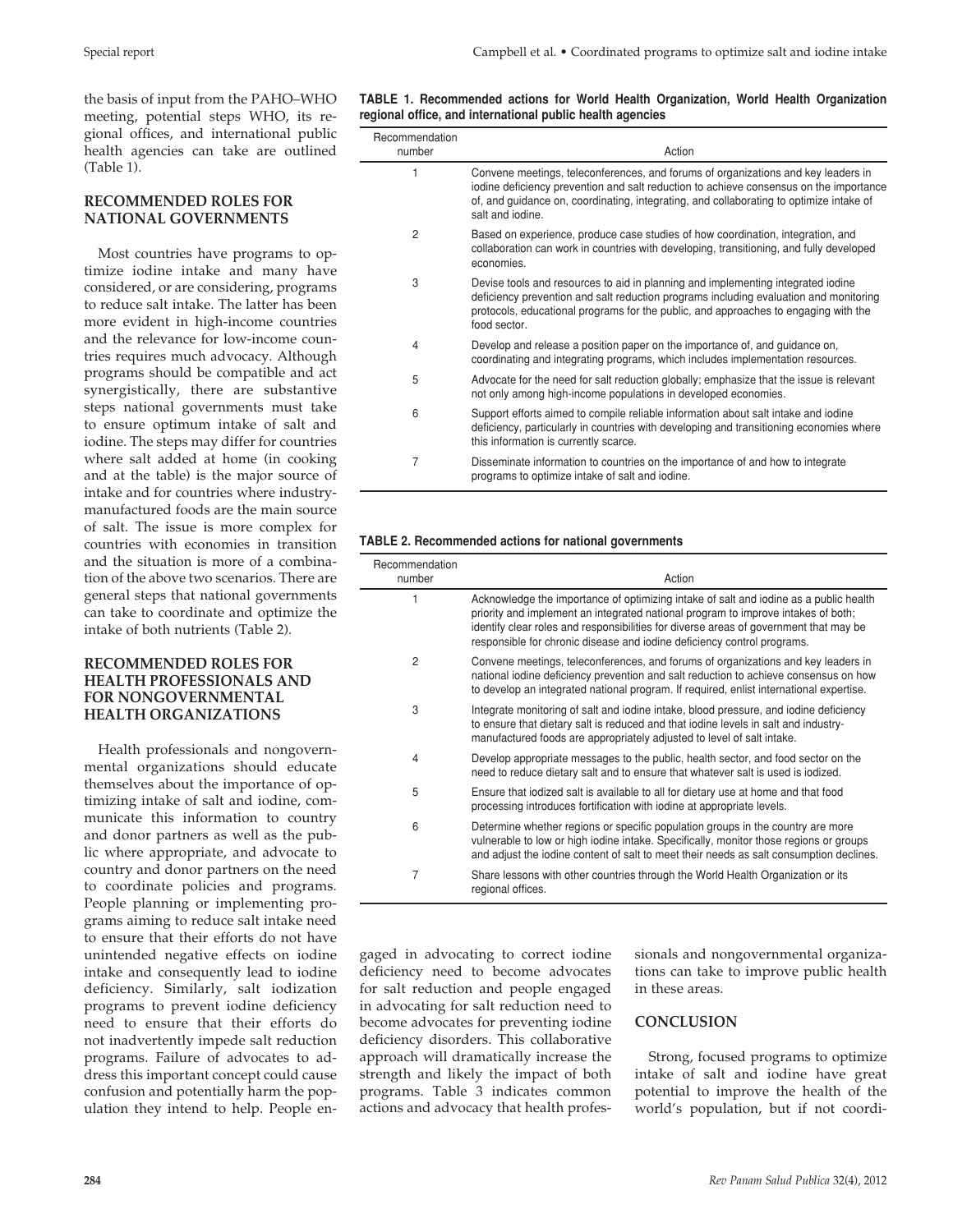**TABLE 3. Recommended areas for advocacy, research, and education by health professionals and nongovernmental health organizations**

| Recommendation<br>number | Area                                                                                                                                                                                                                                               |
|--------------------------|----------------------------------------------------------------------------------------------------------------------------------------------------------------------------------------------------------------------------------------------------|
| 1                        | The importance and need for reducing salt intake and for iodizing salt to improve public<br>health should be reflected in curricula, communications, and research initiatives.                                                                     |
| $\overline{2}$           | The need to integrate national salt reduction and salt iodization programs should be<br>reflected in program planning and implementation.                                                                                                          |
| 3                        | Intake of salt and iodine, blood pressure, and iodine deficiency should be jointly<br>monitored to ensure that dietary salt is reduced and that iodine fortification levels in salt<br>and industry-manufactured foods are appropriately adjusted. |
| 4                        | Public awareness programs should be developed to ensure that people understand the<br>need to reduce dietary salt while ensuring access to and use of iodized salt to prevent<br>iodine deficiency.                                                |
| 5                        | The food industry should reduce the amount of salt added during food processing<br>and use iodized salt for whatever salt is added (or food should be directly iodized if<br>appropriate).                                                         |
| 6                        | National models of food intake should be developed to predict the need for changes in<br>iodine fortification of salt and industry-manufactured foods and to ensure that intake of<br>iodine among vulnerable populations is optimal.              |
| 7                        | Joint surveillance methods to more accurately and easily assess intake of salt and<br>iodine in populations should be developed and applied in support of the two programs.                                                                        |
| 8                        | Research and implementation of the two programs should identify and specifically<br>monitor vulnerable populations.                                                                                                                                |
| 9                        | Health models should be developed to estimate the improvement in health from jointly<br>coordinated iodine deficiency prevention and salt reduction programs.                                                                                      |

nated they have the potential to confuse policy makers, the food industry, and the public, thereby impeding the health goals. Coordinating the programs by sharing and leveraging resources and

approaches is more likely to be more cost-effective and more effective overall. Collaboration by those advocating for one or the other program in addition to coordination will provide additional

substantive benefits by creating a more powerful lobby sending clear consistent messages to the public, the food industry, and policy makers about the need for appropriate action.

The time for collaboration and coordination is now, as delay is impeding the impact of these important programs to improve public health. The authors call on all organizations and individuals involved in programs to prevent iodine deficiency disorders and those involved in programs to reduce dietary salt intake to join forces and work together in a coordinated and collaborative fashion to the benefit of all.

**Acknowledgments.** The authors gratefully acknowledge input from Branka Legetic of PAHO and Lucie Bohac of the Micronutrient Institute in developing the concepts for and editing this manuscript. NRCC, OD, and FPC were members of a PAHO sodium reduction expert group.

**Disclosure.** This publication does not necessarily represent the decisions or the stated policy of WHO; the designations used and the presentation of material do not imply the expression of any opinion on the part of WHO. A short summary of this topic has been published (34). The authors have no competing interests.

#### **REFERENCES**

- 1. World Health Organization. Salt as a vehicle for fortification: report of a WHO expert consultation. Geneva: WHO; 2008.
- 2. World Health Organization. Reducing salt intake in populations: report of a WHO forum and technical meeting, 5–7 October 2006. Geneva: WHO; 2007.
- 3. Egan BM. Pleiotropic benefits of moderate salt reduction. Hypertension. 2009;54(3):447–8.
- 4. Panel on Dietary Reference Intakes for Electrolytes and Water, Standing Committee on the Scientific Evaluation of Dietary Reference Intakes. Dietary reference intakes for water, potassium, sodium, chloride and sulfate. Scientific evaluation of dietary reference. Washington, D.C.: National Academies Press; 2004.
- 5. He FJ, MacGregor GA. A comprehensive review on salt and health and current experience of worldwide salt reduction programmes. J Hum Hypertens. 2009;23(6):363–84.
- 6. Kearney PM, Whelton M, Reynolds K, Whelton PK, He J. Worldwide prevalence of hypertension: a systematic review. J Hypertens. 2004;22(1):11–9.
- 7. Vasan RS, Beiser A, Seshadri S, Larson MG, Kannel WB, D'Agostino RB, et al. Residual lifetime risk for developing hypertension in middle-aged women and men. JAMA. 2002;287(8):1003–10.
- 8. Gaziano TA, Bitton A, Anand S, Weinstein MC. The global cost of nonoptimal blood pressure. J Hypertens. 2009;27(7):1472–7.
- 9. Committee on Public Health Priorities to Reduce and Control Hypertension in the U.S. Population. A population-based policy and systems change approach to prevent and control hypertension. Washington, D.C.: Institute of Medicine; 2011.
- 10. He FJ, MacGregor GA. Salt reduction lowers cardiovascular risk: meta-analysis of outcome trials. Lancet. 2011;378:380–2.
- 11. Cappuccio FP, Capewell S, Lincoln P, McPherson K. Policy options to reduce population salt intake. BMJ. 2011;343:d4995.
- 12. Strazzullo P, D'Elia L, Kandala N-B, Cappuccio F. Salt intake, stroke, and cardiovascular disease: meta-analysis of prospective studies. BMJ. 2009;339:1–9.
- 13. Departamento de Epidemiología, Ministerio de Salud, Chile. Chilean health report. Santiago: Departamento de Epidemiología, Ministerio de Salud, Chile; 2003.
- 14. Danaei G, Ding EL, Mozaffarian D, Taylor B, Rehm J, Murray CJ, et al. The preventable causes of death in the United States: comparative risk assessment of dietary, lifestyle, and metabolic risk factors. PLoS Med. 2009;6(4):e1000058.
- 15. Asaria P, Chisholm D, Mathers C, Ezzati M, Beaglehole R. Chronic disease prevention: health effects and financial costs of strategies to reduce salt intake and control tobacco use. Lancet. 2007;370(9604):2044–53.
- 16. World Health Organization. Global status report on noncommunicable diseases 2010. Geneva: WHO; 2011.
- 17. World Health Organization. Diet, nutrition and the prevention of chronic diseases:report of a joint WHO/FAO expert consultation. Geneva: WHO; 2003.
- 18. Palar K, Sturm R. Potential societal savings from reduced sodium consumption in the